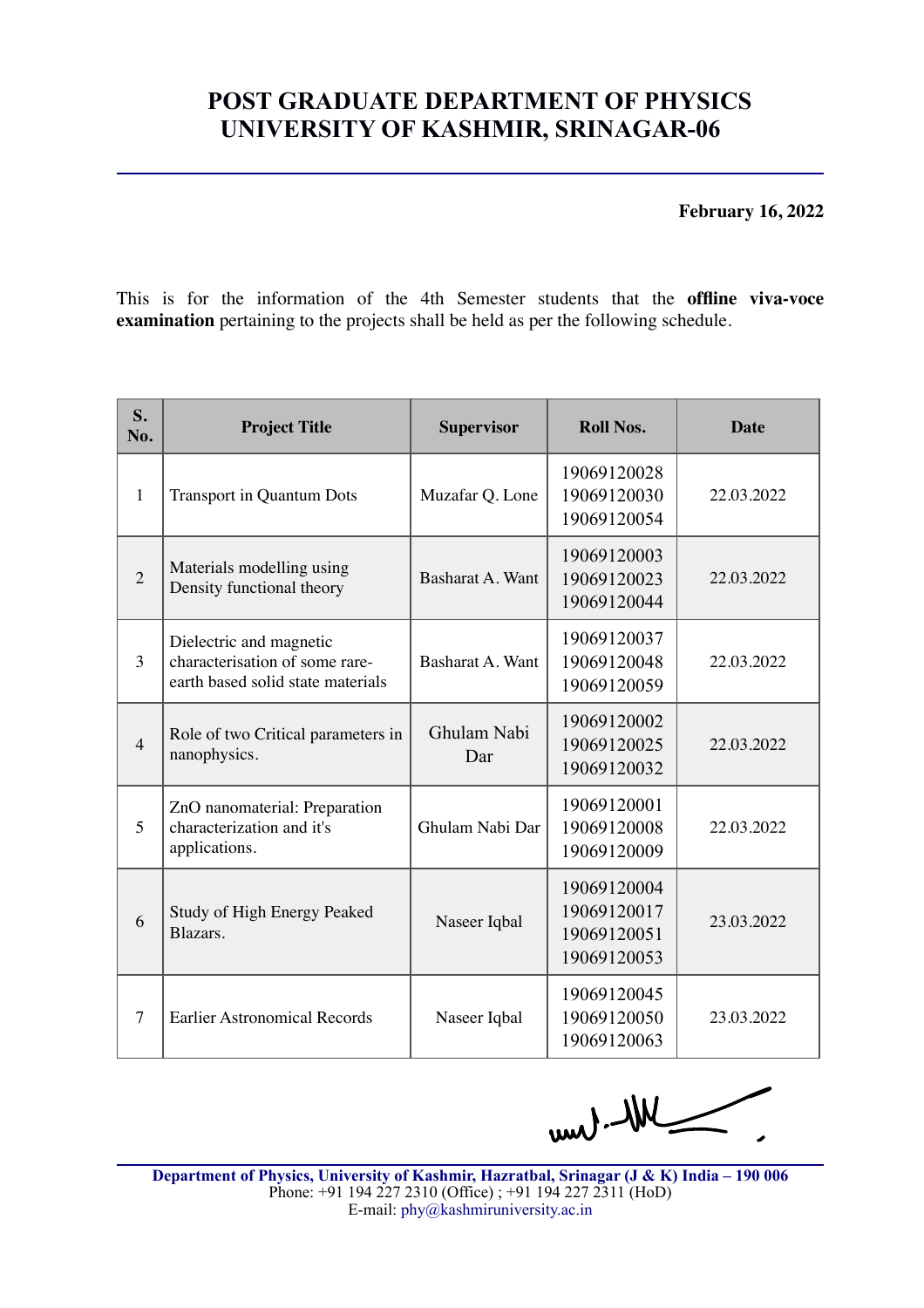## **POST GRADUATE DEPARTMENT OF PHYSICS UNIVERSITY OF KASHMIR, SRINAGAR-06**

| S.<br>No. | <b>Project Title</b>                                                                                               | <b>Supervisor</b>   | <b>Roll Nos.</b>                                         | <b>Date</b> |
|-----------|--------------------------------------------------------------------------------------------------------------------|---------------------|----------------------------------------------------------|-------------|
| 8         | Dynamics and Thermodynamics<br>of western disturbances                                                             | Waheed A. Dar       | 19069120035<br>19069120039<br>19069120056                | 23.03.2022  |
| 9         | Performing experiments outside<br>the four walls of the laboratory<br>using expEYES.                               | Shabir Ahmad        | 19069120006<br>19069120011<br>19069120027                | 23.03.2022  |
| 10        | Using $C/C++$ to solve physics<br>problems                                                                         | Shabir Ahmad        | 19069120015<br>19069120029<br>19069120031                | 23.03.2022  |
| 11        | Characteristics of mountain<br>gravity waves observed using<br>Airglow Imager (requires<br>nighttime availability) | Manzoor A.<br>Malik | 19069120005<br>19069120007<br>19069120013<br>19069120057 | 24.03.2022  |
| 12        | Recent developments in High<br>Temperature Superconductivity                                                       | Manzoor A.<br>Malik | 19069120012<br>19069120014<br>19069120021                | 24.03.2022  |
| 13        | Thermal history of Universe                                                                                        | Sajad Masood        | 19069120052<br>19069120060<br>19069120062<br>19069120064 | 24.03.2022  |
| 14        | Detection of different particles in<br>heavy ion collision experiments.                                            | M. Farooq Mir       | 19069120010<br>19069120026<br>19069120040                | 24.03.2022  |
| 15        | Thermodynamic characteristics of<br>heavy ion collisions                                                           | Waseem Bari         | 19069120016<br>19069120024<br>19069120046                | 24.03.2022  |
| 16        | Physics of highly charged ions<br>and beam-foil spectroscopy                                                       | Nissar Ahmad        | 19069120033<br>19069120034<br>19069120058                | 25.03.2022  |

 $-40 - 100$